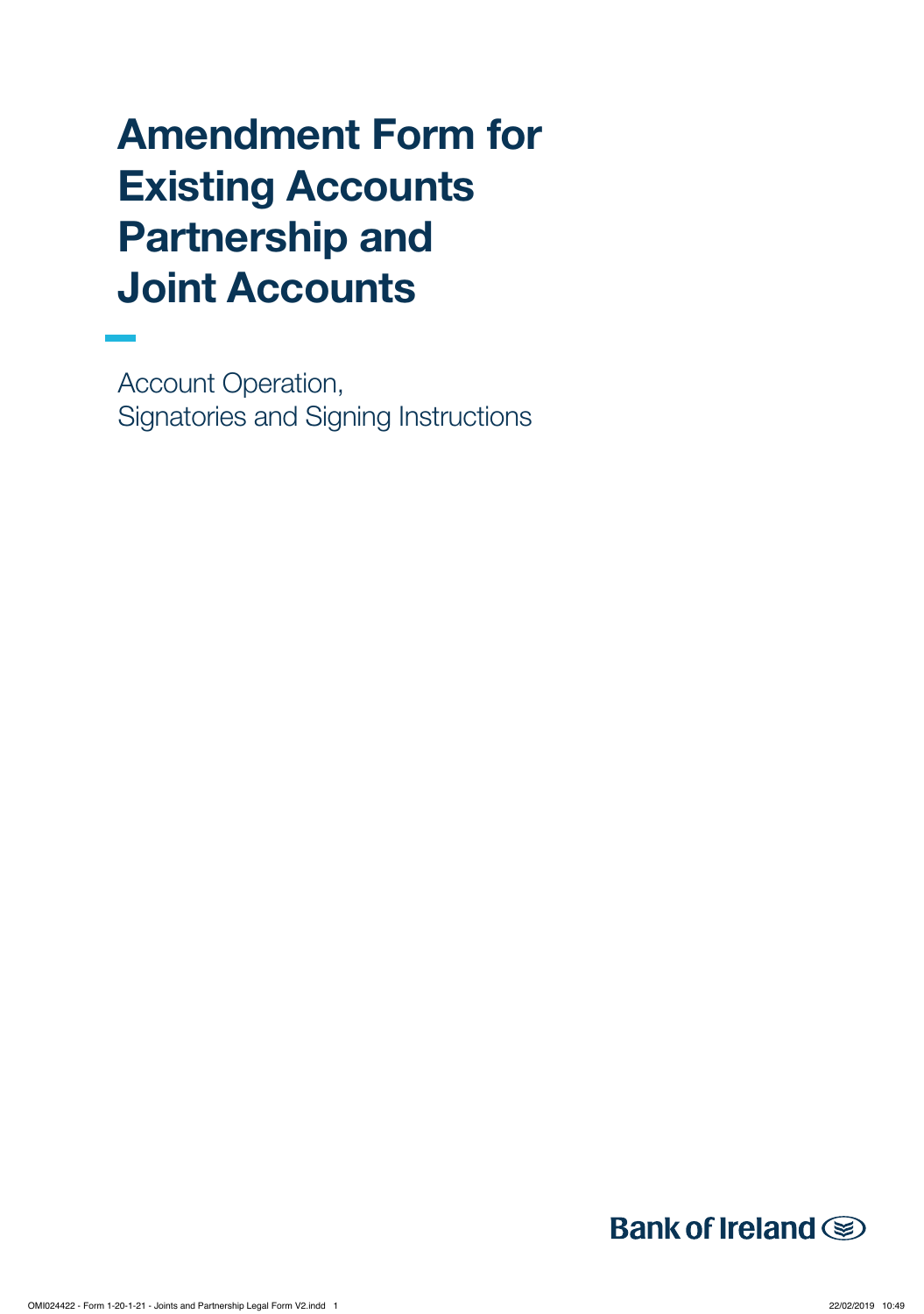Partnership and Joint Accounts

### Some guidelines to help you complete

### 1) This form is suitable for Joint and Partnerships who want to change:

- Signatories on the account(s) e.g. add/remove a signatory.
- Signing instructions for signatories on the account(s).
- Nominated individual authorised to access and manage the business accounts via 365 phone and digital banking. This form can also be used to set up customers with this banking service.

#### 2) New and Existing user of 365 Phone and Digital Banking only

 Complete No. 3 on page 3 "Authorised user for 365 Phone and Digital Banking access" if you are/wish to use this Phone and Digital banking service.

#### 3) Avoid common errors. Check that:

- All new and continuing signatories sign the form.
- The option of how many signatories required to sign at the one time is ticked (page 3, section 2).
- The form is signed by the appropriate authorised individual along with the date which the meeting took place and when it was decided that the signatories were to change (page 3, section 1,2,3 and page 4, section 10).
- The authorised user of 365 Phone or Digital banking is also an authorised signatory (Page 2, section 3).
- All sections of this form must be complete, with page 3, section 3 as an exception.
- 4) If you need to amend your BOL profile/users, please email your Business on Line details to Business. Online@boi.com for a copy of the Change of Administrator Form.

#### Things you need to know about using 365 phone and digital banking

With 365 phone and digital banking, you can bank anytime, anywhere. It makes managing your bank accounts simple. Online transaction fees are also less costly than paper based payments like cheques.

Your business/organisation must nominate a single individual to logon and manage your account(s) and make payments using 365 phone and digital banking. This individual will have sole access and control of the account(s) via 365 phone and digital banking. Once set-up, your Bank account(s) will automatically be registered for e-Statements. You can opt to receive paper statements as well as eStatements by amending the account preference on 365 online. Please note that the individual managing your account will also have the access to change the correspondence address via 365 online.

If this digital banking service is not right for your business, please speak to your Branch about Business On Line. Business On Line is an alternative online banking service for business customers. For more information, visit www.bankofireland.com.

#### BRANCH CHECKLIST

 $\Box$ 

 $\Box$ Check against existing mandate and ensure ID&V check is carried out for new signatories

 $\Box$ Forward copy of completed form to BSC in pre addressed brown envelope (Ref:11-254) immediately. Hold original signed form in Branch

Notify Bank of Ireland Contact Centre with any 365 user changes

Check 365 authorised users is one of the authorised signatories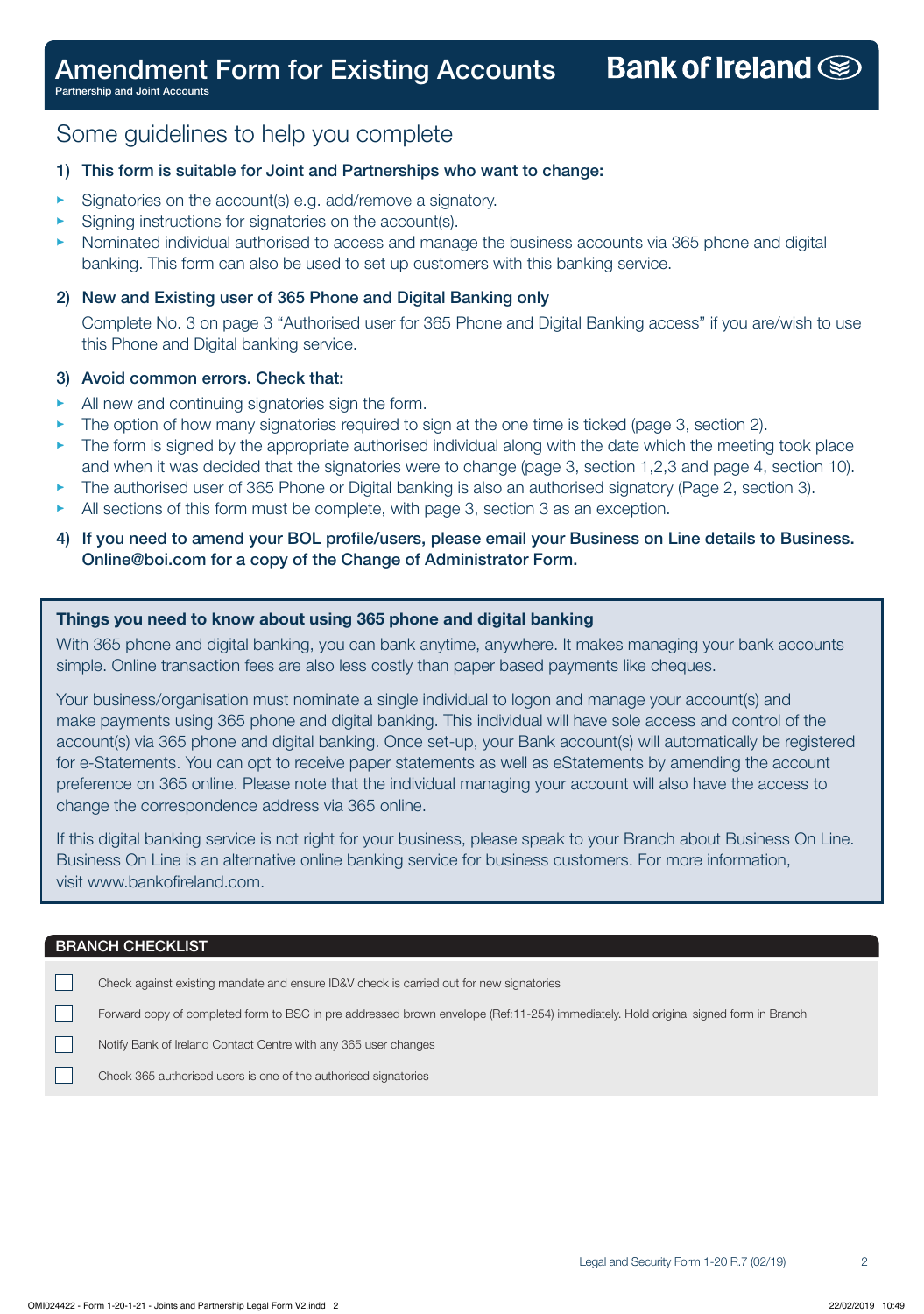### Amendment Form for Existing Accounts

Partnership and Joint Accounts

#### To the Governor and Company of the Bank Of Ireland ("The Bank")

We, the undersigned, authorise you to continue one or more accounts as per this mandate in our names or in the Partnership Name (the "Customer") as noted below.

| Partnership Name                   |       |  |  |
|------------------------------------|-------|--|--|
| or                                 |       |  |  |
| Joint Account Names                |       |  |  |
| Business Trading Name if available |       |  |  |
| Branch where account(s) are held   | Date: |  |  |

We the undersigned, hereby authorise you to action these instruction on mandate.

#### 1) ACCOUNT CONTINUING

The Bank is hereby requested and authorised to continue one or more accounts in the name of the Customer subject to the Bank's "Business Account Terms and Conditions", a copy of which together with the Bank's "Terms of Business", "Bank of Ireland's Data Privacy Summary", "Schedule of Fees and Charges for Business Customers" and "Schedule of International Transactions Charges" have been received, read and understood by the Customer.

#### 2) ACCOUNT OPERATION & SIGNING INSTRUCTIONS

The Bank is authorised to honour and negotiate all cheques and other negotiable instruments drawn, made, endorsed or accepted on behalf of the Customer and to act on all instructions relating to the accounts, affairs or transactions of the Customer including instructions to close any of the accounts even where such action may lead to borrowing or cause any of the accounts to be overdrawn or any overdraft to be increased, provided that they are signed on behalf of the Customer by:

| (please tick one box) of the following Authorised Signatories.<br>any two<br>all<br>any one |                                         |                                      |  |  |  |  |  |  |  |  |  |
|---------------------------------------------------------------------------------------------|-----------------------------------------|--------------------------------------|--|--|--|--|--|--|--|--|--|
|                                                                                             | Signatory Name (Mr / Ms) BLOCK CAPITALS | Specimen Signature (sign within box) |  |  |  |  |  |  |  |  |  |
| 1. Signatory Name                                                                           |                                         |                                      |  |  |  |  |  |  |  |  |  |
| 2. Signatory Name                                                                           |                                         |                                      |  |  |  |  |  |  |  |  |  |
| 3. Signatory Name                                                                           |                                         |                                      |  |  |  |  |  |  |  |  |  |
| 4. Signatory Name                                                                           |                                         |                                      |  |  |  |  |  |  |  |  |  |

If there are any additional authorised signatories on the account the Bank is to be given a full list of officials authorised to sign, the list to be provided to the Bank (in the format set out above), together with their specimen signatures.

#### 3) Authorised User for 365 Phone and Digital Banking access

Please only complete this section if using 365 Phone and Digital banking services.

We have been provided with a copy of the Bank of Ireland's standard Terms and Conditions for 365 Phone and Digital Banking and have read and agree to be bound by and fully accept these Terms and Conditions. We have read and understand the guidelines "Things you need to know about using 365 phone and digital banking" on Page 2. We authorise the following authorised signatory named below to be the sole authorised user of 365 Phone and Digital Banking in respect of the above account, in accordance with the Bank's standard Terms and Conditions. \*The authorised user must be one of the Authorised Signatories named above.

| Name:                  |                     |                          |            |        |                |            |  |  |
|------------------------|---------------------|--------------------------|------------|--------|----------------|------------|--|--|
| Signature:             |                     |                          |            |        |                | Date:      |  |  |
|                        |                     |                          |            |        |                |            |  |  |
| Mobile No.:            |                     |                          |            | Email: |                |            |  |  |
| Date of birth:         |                     |                          |            |        |                |            |  |  |
| <b>Account details</b> |                     |                          |            |        |                |            |  |  |
|                        | ACCOUNT NUMBERS NSC | $\overline{\phantom{a}}$ | $\sim$     |        | Bank staff No. |            |  |  |
| A/c No. 1.             |                     |                          | A/c No. 2. |        |                | A/c No. 3. |  |  |
| A/c No. 4.             |                     |                          | A/c No. 5. |        |                | A/c No. 6. |  |  |

**Bank of Ireland**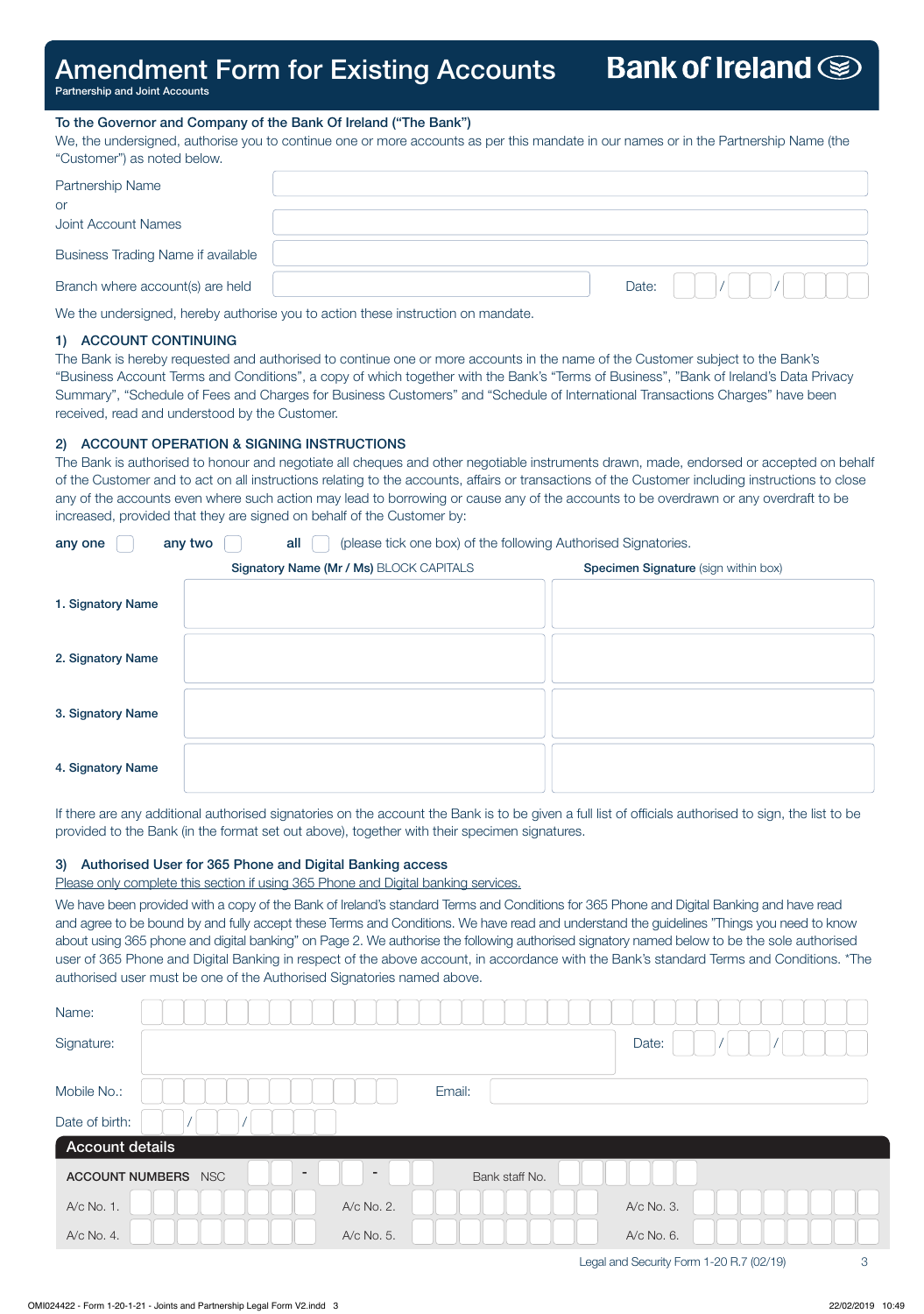Partnership and Joint Accounts

#### 4) CHANGES TO THE AUTHORISED SIGNATORY LIST

The Bank be given notice in writing (using the Amendment Form for Existing Account(s) signed by in the case of a partnership account by the signature of the managing partner and one other partner and in the case of a joint account by our joint signatures of any change which may occur from time to time in the list of Authorised Signatories and that where there is such a change in the list of Authorised Signatories it will only become effective if made (i) in accordance with this mandate, and (ii) where the notice includes a clearly legible new list of all the Authorised Signatories of the Customer from the date of the change showing the names in block capitals and the specimen signatures for all the Authorised Signatories. The Bank is authorised to reject any illegible or contradictory authorised signing list or one which lacks any sample signature. On such rejection, the existing signing list remains in full force.

5) We agree with you and one another that in the event of the death of any one or more of us any monies outstanding in any accounts in our joint names shall be payable to or held for the survivor or survivors and in the event of the death of the last survivor for the personal representative(s) of the last survivor.

 We hereby agree to hold ourselves severally as well as jointly liable for all monies due and liabilities incurred under the above authorisation in any manner whatsoever.

6) The Bank is hereby requested to grant accommodation from time to time by way of overdraft, loan or otherwise for the purposes of the Customer, on such terms and conditions as are then current or may be stipulated by the Bank from time to time.

#### 7) INFORMATION PROVIDED TO THE BANK

(a) We hereby certify the accuracy of the information provided to the Bank for the purpose of opening the account(s) including the information provided in this pack.

 The Bank is authorised, in respect of any information and/or copy documents supplied to the Bank to enable the Bank to comply with its obligations to establish the identity of the Customer in accordance with the laws and regulations concerning the prevention of money laundering and terrorist financing ("anti money laundering provisions") at any time to disclose to, transfer to or send copies thereof to any branch, any other member of the Bank of Ireland Group or any other party as defined in the anti money laundering provisions who may at anytime provide or be requested to provide any services to the Customer.

 Any information and or any copy documents which have been supplied to any other member of the Bank of Ireland Group or any branch of the Bank, to enable the Bank to comply with the obligation to establish the identity of the Customer in accordance with the anti money laundering provisions may at any time be disclosed or transferred to, or copies thereof sent by such member or branch to the Bank or another branch of the Bank so as to enable the Bank to comply with its obligations under the anti money laundering provisions. For the benefit of any such member of the Bank of Ireland Group the Customer confirms that such member may act on this authorisation as if it were specifically addressed to such member.

 The Bank is authorised in respect of any information supplied to the Bank relating to the identity of the Customer or in connection with any matter arising from any application made to the Bank to make all and any enquires the Bank considers appropriate or disclose any information contained in this form or any such application to, any third party providing a credit reference service and the Customer confirms that the Bank may disclose information relating to any account (if opened) and its operation to any credit reference agency.

(b) Where we have provided personal data to the Bank relating to individuals including but not limited to authorised signatories, administrators, users or beneficial owners, by signing this application, we confirm that we have informed those individuals that personal data relating to them has been or may be disclosed to the Bank and used by the Bank in accordance with Bank of Ireland's Data Privacy Summary provided to us. We confirm we are aware more detailed information to how the Bank of Ireland Group processes personal data is available in the full Bank of Ireland Data Privacy Notice which is available on request from the Bank or at www. bankofireland.com/privacy.

#### 8) AMENDMENTS TO THE MANDATE

That this mandate shall be communicated to the Bank and shall remain in full force until an amending mandate shall be passed is communicated to the Bank using the Amendment Form for Existing Account(s).

9) Notwithstanding part 8, the Bank be authorised (but not obliged) to suspend transactions on the account where in its sole discretion it reasonably believes it (a) has unclear authority from the Customer on the signatories authorised to transact on the Customer's behalf or (b) has contradictory instructions in relation to the operation of the account from two or more signatories or persons whom the Bank believes to be in a position of authority in the Customer and that the Bank be authorised to maintain this suspension until the Customer furnishes a new and clear authority in the form of this document or in another form acceptable to the Bank.